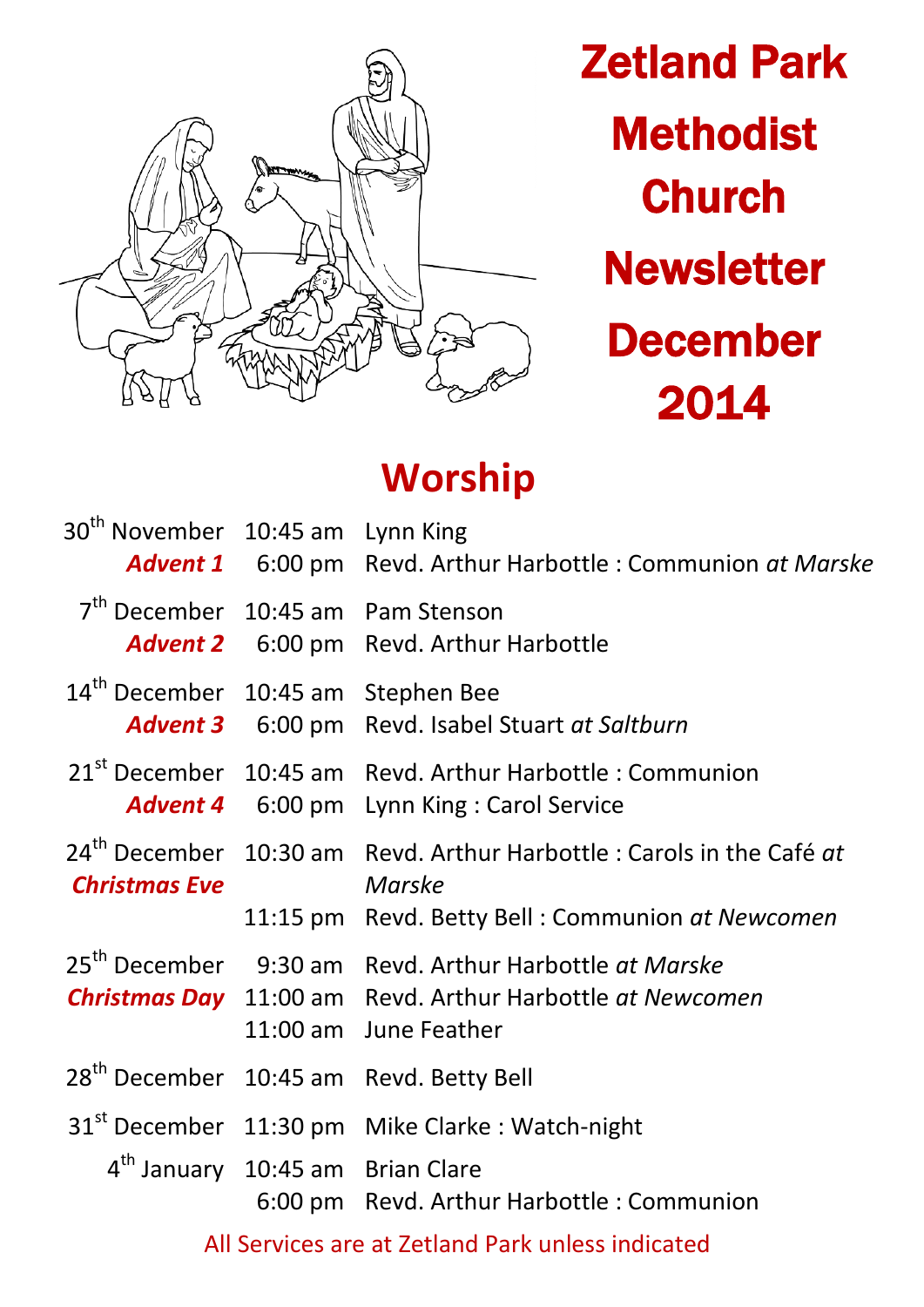Christmas comes around every year so there cannot be much we don't know or understand about it, surely? Wrong. There is always something new for us to learn, see or discover about this wonderful celebration!

I was reminded of this as I start writing this letter while watching a video description of a marvellous piece of artwork which I brought back from the Continent in August (it was the video not the artwork I brought back, I hasten to add!). While depositing my daughter in The Netherlands we made a trip down to Ghent in Belgium to see the Ghent Altarpiece mentioned in the 2014 film The Monuments Men. Though we saw the Altarpiece, now housed in a small, dimly lit and secure environment and marvelled at it, there was a real sense of distance, of separation. Despite the audio description of each part, it was just so hard to see what we were being told about. There was a real sense of disappointment about not being able to really engage with the masterpiece. However, viewing the video, which I picked up from the shop there, with its detailed description and marvellously clear photographs and close-up shots of the finer detail of the painting was truly wonderful - and I am not even an artist!

I believe the same is true of the Christmas story - we can only truly come to understand and grow in our understanding when we take time aside from the parties & festivities, eating & drinking, family and friends to sing the carols, hear the readings and marvel at God's wonderful deeds. Or as the introduction to the traditional Kings College Carol service says, *"to read and mark in Holy Scripture the tale of the loving purposes of God from the first days of our disobedience unto the glorious Redemption brought us by this Holy Child."* But it is actually it needs to be so much more than just repeating the familiar story and singing well known carols; it is really about wondering about and experiencing something of the Love of God that we behold in the story.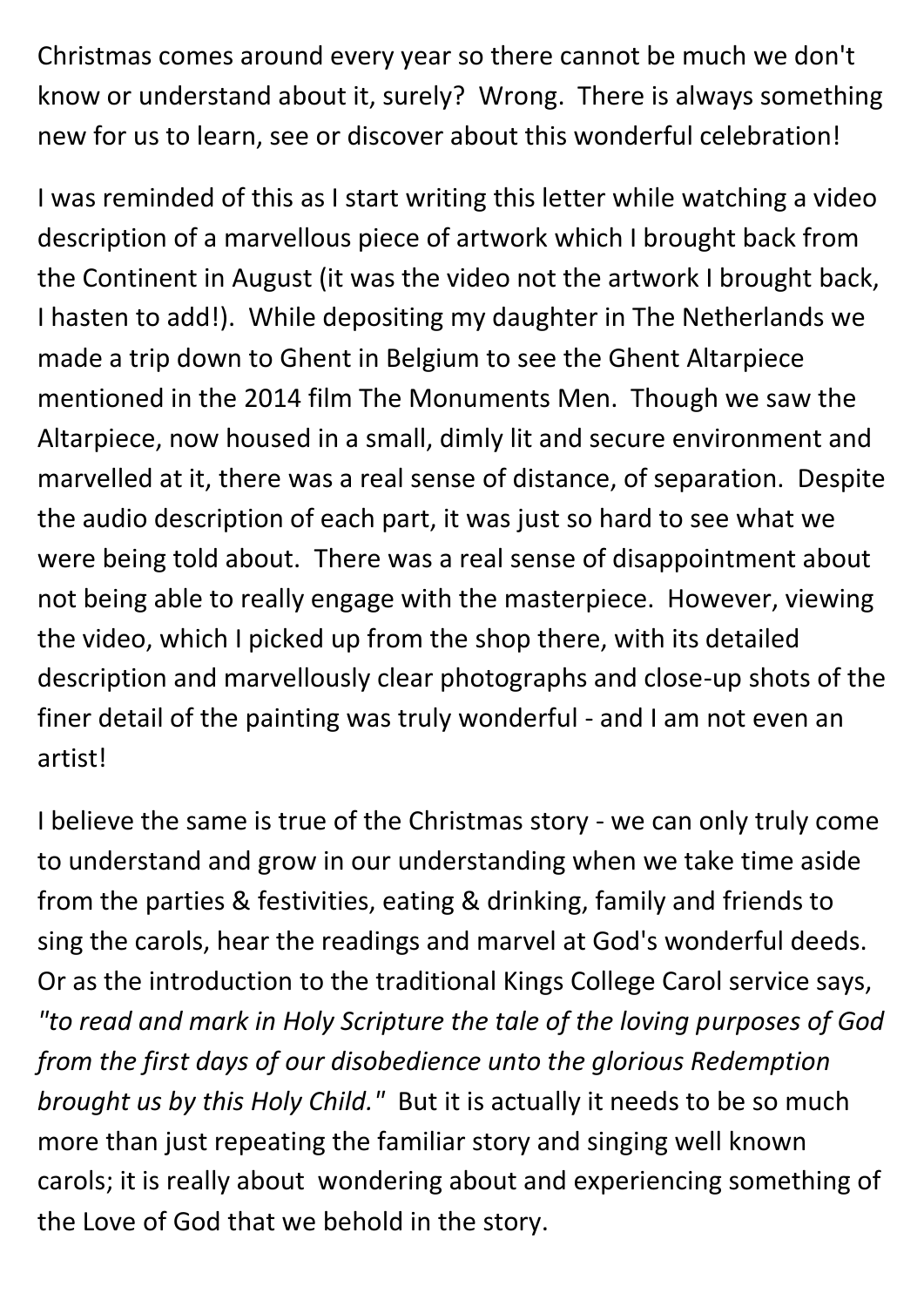So please do come and join us at as many of the services and events as you can, and learn and experience more about the wonderful truth that is at the heart of our celebrations at Christmas, that God came to the world in the baby Jesus, to tell you "I love you, I care for you, I will always be at your side."

I wish you a joyous and blessed Christmas.

## *Arthur*

| <b>Christmas Events</b>                                                                                                                                                                                                           |           |                                                                                                     |  |  |
|-----------------------------------------------------------------------------------------------------------------------------------------------------------------------------------------------------------------------------------|-----------|-----------------------------------------------------------------------------------------------------|--|--|
| Tuesday 2 <sup>nd</sup> December                                                                                                                                                                                                  | $1:30$ pm | Children from Ings Farm school are<br>singing after Luncheon club.<br>All are invited to attend.    |  |  |
| Wednesday 3 <sup>rd</sup> December                                                                                                                                                                                                | 7:30 pm   | <b>Christmas Concert with Marske</b><br><b>Band</b>                                                 |  |  |
| Friday 12 <sup>th</sup> December                                                                                                                                                                                                  | 7:30 pm   | <b>Harrison Band and Singers</b><br>with light refreshments<br>Tickets £5.00                        |  |  |
| Tuesday 16 <sup>nd</sup> December                                                                                                                                                                                                 | $1:30$ pm | Children from John E Batty school<br>are singing after Luncheon club.<br>All are invited to attend. |  |  |
| Wednesday 31st<br>December                                                                                                                                                                                                        | 8:00 pm   | New Years' eve social.<br>Bring food to share.<br>Followed by Watch-night Service at<br>11:30 pm.   |  |  |
| $\mathbf{r}$ . The set of the set of the set of the set of the set of the set of the set of the set of the set of the set of the set of the set of the set of the set of the set of the set of the set of the set of the set of t |           |                                                                                                     |  |  |

For details of Christmas services please see the front page

| Minister: | Revd. W Arthur Harbottle            |  |
|-----------|-------------------------------------|--|
|           | 177 Redcar Lane, Redcar TS10 2EJ    |  |
| Tel:      | 01642 483927                        |  |
| Email:    | minister@zetlandparkmethodist.co.uk |  |

#### **Zetland Park Methodist Church, The Crescent, Redcar, TS10 3AX**